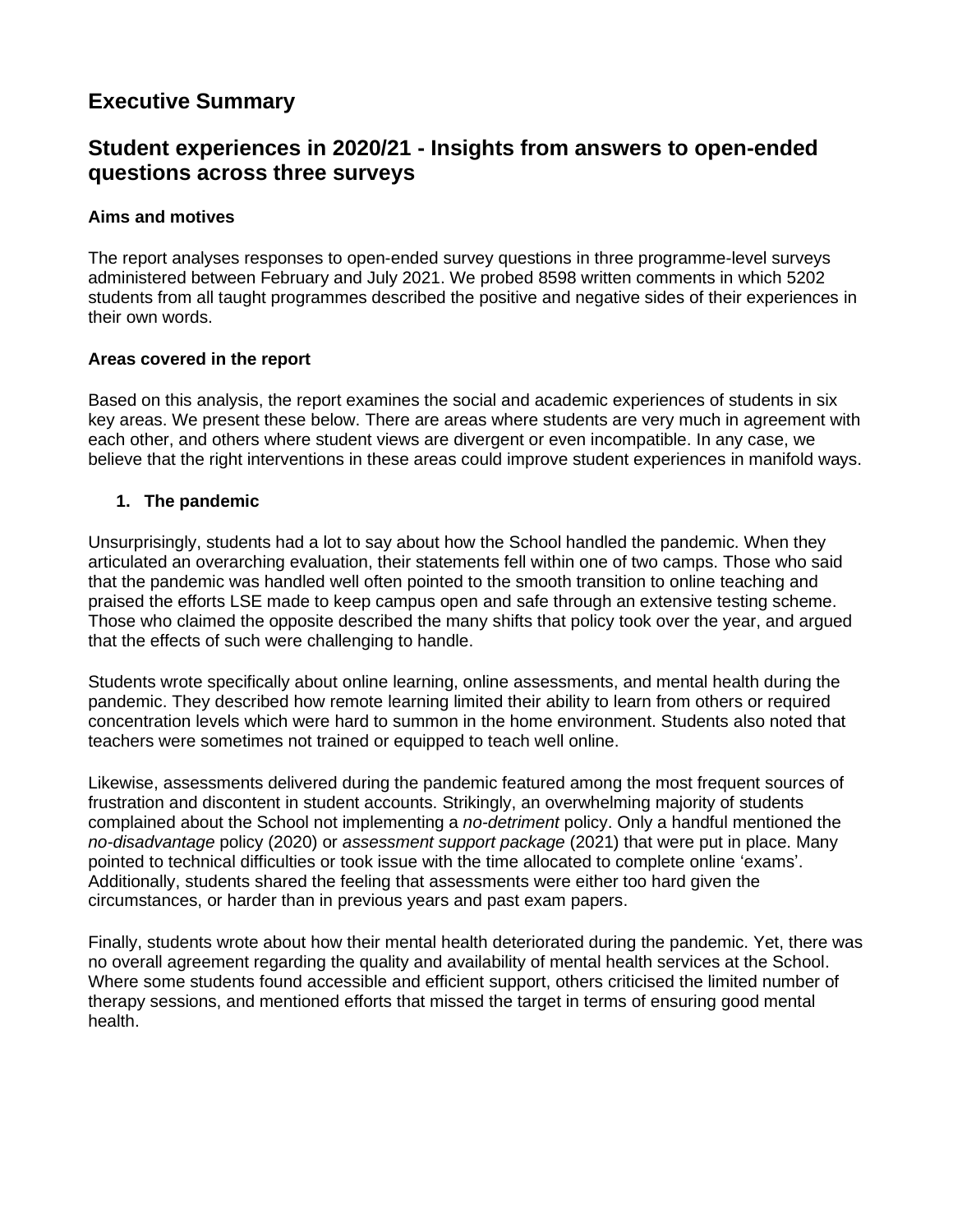## **2. Social climate and social life**

Disappointment with School climate and social life was an overwhelming theme in student comments. Students complained again and again about the lack of community among them and offered a range of insights about what explains this problem. Identified causes involved characteristics of student culture (competition and social comparison), features of curricular organisation (high workload and lack of events), and characteristics of the campus environment (lack of social spaces). While these frustrations were widespread among students, working-class students, disabled students and other disadvantaged groups reported additional barriers to social participation.

## **3. Affect towards the School**

Many answers revealed a lack of trust towards the institution. By and large, students were not confident that key School stakeholders are willing to or capable of protecting their interests. This generalised sense of distrust took on soft and hard forms. We write about *soft distrust* to characterise accounts wherein students simply reported a feeling of not being heard, perhaps despite the best intentions of key School stakeholders. For instance, the elision of student voices was regularly attributed to the failures of existing communication channels between students and the School. We write about *hard distrust* to characterize those narratives wherein students claim that the School knowingly ignores student voices. Among students who held this view, the School became an institution which claims to care about student satisfaction and yet truly prioritises economic profit and reputational gains.

## **4. Teaching and learning**

Teaching and learning experiences were generally a source of great satisfaction among students. The report specifically covers two themes that run through such student accounts.

First, student answers reveal the teaching practices and qualities they value and those they dislike. Teachers are praised when they provide support and are approachable, have deep knowledge and expertise, manifest passion and enthusiasm, and boost interactions in class. In contrast, teachers are criticized when they prove unresponsive to student requests, when they leave little room for debates and disagreements, when they rely excessively on slides or problem sets, or when they seem to show little concern for their teaching role.

Second, student accounts reveal how their academic journey contributed to their personal development. Positive learning outcomes involve having developed a broad knowledge of contemporary issues, revising their ways of thinking, being challenged to achieve their best potential, and gaining confidence in their ability to succeed. On the other hand, there is much disagreement and variation regarding negative experiences of learning. For instance, while most students found their course adequately challenging, some claim that it was either too difficult or too easy, or either too academic or too practical.

## **5. Assessment, grades and feedback**

Students who wrote about assessment, grades and/or feedback were often motivated by frustration. Two main themes emerge from their accounts. First, students took issue with the place of final written examinations in the system of evaluations. They forcefully argued that written examinations are neither intellectually stimulating nor reliable measures of learning. Those who hold these views also argue that the tight scheduling of written examinations caused stress and anxiety. By and large, students called for the introduction of continuous assessment and the diversification of assessment activities. Second, students shared a great sense of confusion regarding what determines grades.